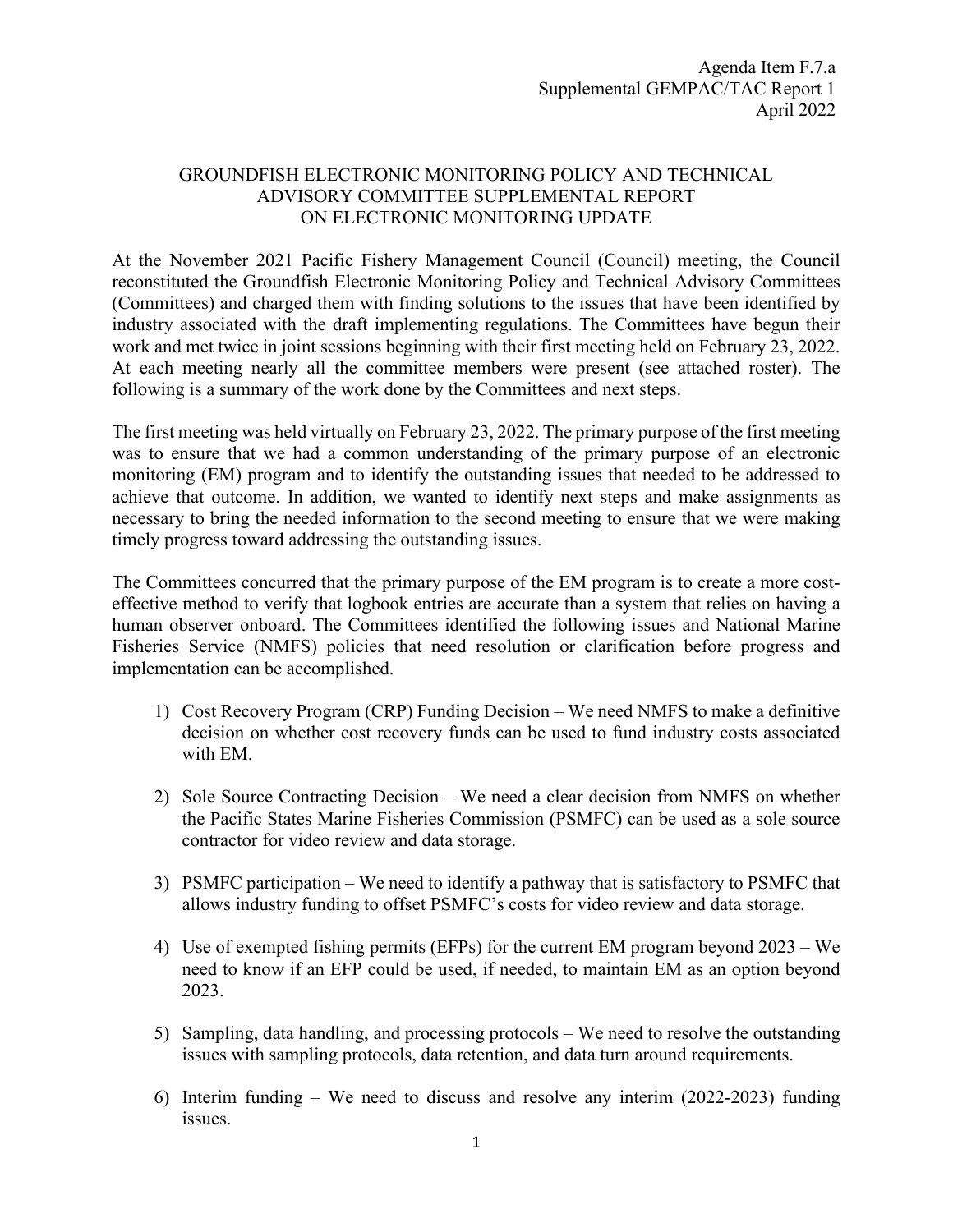The Committees received assurances from NMFS representatives on the Technical Advisory Committee that they would do their best to get answers to the key policy questions prior to the next Committee meeting, understanding that there is heavy involvement by NMFS headquarters in these issues and that these decisions impact multiple regional fishery management councils. The Committees also requested an update from PSMFC at a future meeting on staffing, current EM program status and costs, and appetite for working with the group on a solution that would allow them to continue providing cost-effective video review services to the West Coast fleet beyond 2022.

The Committee's second meeting was held on March 30, 2022. The primary purpose of this meeting was to hear and discuss the responses that we received from NMFS on the key policy questions identified in our first meeting, to hear an update from PSMFC, and to determine one or more viable scenarios to reduce the overall cost and provide more flexibility for the EM program.

- 1. CRP Funding Decision NMFS has determined that, absent a change in current [catch share](https://media.fisheries.noaa.gov/dam-migration/01-121.pdf)  [policy,](https://media.fisheries.noaa.gov/dam-migration/01-121.pdf) CRP funds may not be used to offset EM program costs that industry is responsible for paying [\(Supplemental NMFS Report 1,](https://www.pcouncil.org/documents/2022/03/f-7-a-supplemental-nmfs-report-1.pdf/) April 2022). Further, while it is possible to pursue a policy change, it is time consuming and could not be accomplished within the timeframe we have to work with; this assumes changes to the EM program would need to be finalized for 2024 implementation.
- 2. Sole Source Contracting Decision PSMFC can be used as a sole source provider but only if the funds come from NMFS. Given their decision on item 1, other options discussed were congressional appropriations directing NMFS to contract PSMFC, ongoing grant support (e.g., National Fish and Wildlife Foundation), or some other source not yet identified.
- 3. Use of EFPs for the current EM program beyond 2023 While not completely out of the realm of possibility given some new circumstance, NMFS indicated they would not support this as an option for 2024 and beyond under the current set of circumstances.
- 4. The update from PSMFC indicated their costs will be increasing to an estimate of \$600,000 in 2023 (up from \$500k in 2022), due to the need to hire additional reviewers for the West Coast program. Due to staffing shortages and other factors, PSMFC is currently behind on review, and facing a 3-week turnaround requirement from NMFS (based on current [EM](https://media.fisheries.noaa.gov/2021-05/2021_EM_ProgramManual_Final_1.0_0.pdf?null)  [Program Manual\)](https://media.fisheries.noaa.gov/2021-05/2021_EM_ProgramManual_Final_1.0_0.pdf?null).

Given these policy decisions and other considerations, the Committees are going to pursue the following course of action:

- 1. A small subset of Committee members will seek to meet with PSMFC leadership to discuss potential pathways that industry funding could be used to offset PSMFC costs in a manner that maintains an arms-length separation that avoids conflict of interest issues for PSMFC.
- 2. A small subset of Committee members will meet with an appropriate cross-section of NMFS and PSMFC staff to discuss the issues concerning sampling, data handling, and processing protocols (e.g., related to the 3-week turnaround requirement).